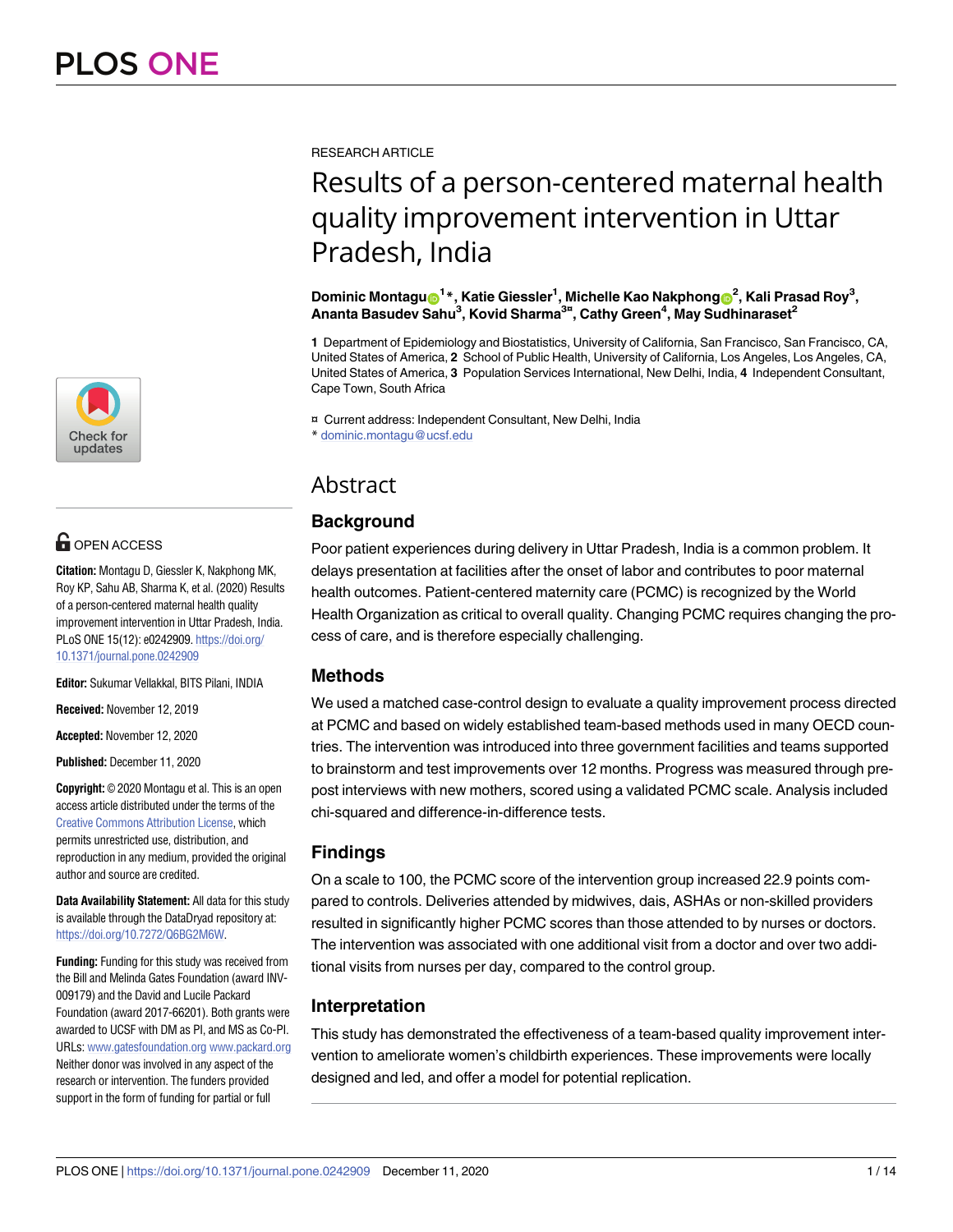<span id="page-1-0"></span>salaries of all co-authors - either directly through grants to UCSF (DM, KG), or indirectly through a sub-grant to UCLA (MS, MKN), subcontract to PSI (KPR, KS, ABS) or direct individual subcontract (KG). The funders did not have any additional role in the study design, data collection and analysis, decisions to publish, or in preparation of the manuscript. The specific roles of all authors are articulated in the 'author contributions' section.

**Competing interests:** One co-author (KG) is an independent consultant, however she is not incorporated in that capacity, nor employed by any corporation, and has no commercial affiliation or competing interests. No authors received salary or funding from any commercial company in relation to this work. Neither employment by any entity, whether academic (UCSF, UCLA) or non-profit (PSI), nor selfemployment (KG), in any way alters our adherence to PLOS ONE policies on sharing data and material. All co-authors hereby conform that they are free of any competing interests.

# **Background**

The Indian state of Uttar Pradesh has seen a substantial decrease in its maternal mortality ratio (MMR), with a reduction from 285 per 100,000 live births in  $2011-13$  [\[1\]](#page-12-0) to 201 deaths per 100,000 live births in 2014–16 [\[2](#page-12-0)]. Although this is a reduction of nearly 30%, Uttar Pradesh's MMR remains one of the highest in India.

An ongoing contributor to high maternal mortality rates across low-resource settings is poor quality of facility-based care [\[3\]](#page-12-0). Poor quality care, whether clinical or interpersonal, often deters women from accessing healthcare for both urgent current needs and in the future, regardless of necessity [\[4–6](#page-12-0)]. Interventions to improve the quality of facility-based care are likely to contribute to improved utilization of formalized reproductive and intrapartum healthcare by women, and in this way reduce avoidable morbidity and mortality for this population [[7](#page-12-0)]. The importance of person-centered maternity care (PCMC) and client experience is appreciated as a central component to overall maternal health quality [\[8\]](#page-12-0).

## **Benefits of person-centered maternity care**

PCMC includes multiple dimensions of care that patients experience in a facility and the environment in which a woman seeks care, including interpersonal interactions, freedom from coercion and abuse, informed and consented care, and provision of respectful care [[6,](#page-12-0) [9\]](#page-12-0). Better PCMC is associated with higher patient satisfaction, earlier presentation for care, improved adherence to post-care treatment, and lower health care costs overall [[10](#page-12-0), [11](#page-12-0)]. When women trust that the care they will receive in a facility will be humane, collaborative, safe and respectful, they are more likely to access care in general and at an earlier point, as well as follow provider guidance for treatment, thus potentially reducing maternal complications and mortality in the longer term. In Kenya, better PCMC has been shown to be associated with lower rates of newborn complications and higher willingness to return to a health facility in the future [Sudhinaraset et al. forthcoming].

#### **Person-centered maternity care in Uttar Pradesh**

Experiences of person-centered care in Uttar Pradesh have been documented in a number of settings, all studies concluding that significant quality shortcomings are commonplace, particularly within the public health facilities which serve 45% of women giving birth [\[12,](#page-12-0) [13](#page-12-0)]. Verbal and physical abuse affect more than a third of all women in Uttar Pradesh [[14](#page-12-0)]. Slapping, shouting, and other forms of abuse during delivery are reported by more than a half of all women, and less egregious forms of mistreatment or disrespect are ubiquitous [[6](#page-12-0), [13](#page-12-0)]. In Uttar Pradesh, mistreatment is associated with increased odds of delivery and postpartum complications in [[10](#page-12-0)]. Poor person-centered care affects women's avoidance of facilities, leading to significant increased health risks from delays in seeking care after the onset of labor [\[4](#page-12-0), [15](#page-12-0), [16](#page-12-0)]. Once at a facility, poor person-centered care can delay the recognition of complications, the decision to treat or refer, and limit the amount of information that is shared with a receiving facility, thereby making referrals more difficult and generating higher risk of complication for the woman being referred [[17](#page-12-0)]. Poor person-centered care during delivery is predicted to have lasting effects on mothers' decisions regarding returning for post-partum check-ups, well-baby care, and on health seeking decisions for future births both by the mother and by other women in her community [\[4,](#page-12-0) [18\]](#page-12-0).

Problems of poor person-centered care are more prevalent in larger facilities, and are understood to be driven by the process of care provision, rather than infrastructure of the facility where care occurs [\[19\]](#page-13-0). Because of this, improvements require changing the norms of treatment practice, and are not easily or rapidly effected. Changing person-centered maternity care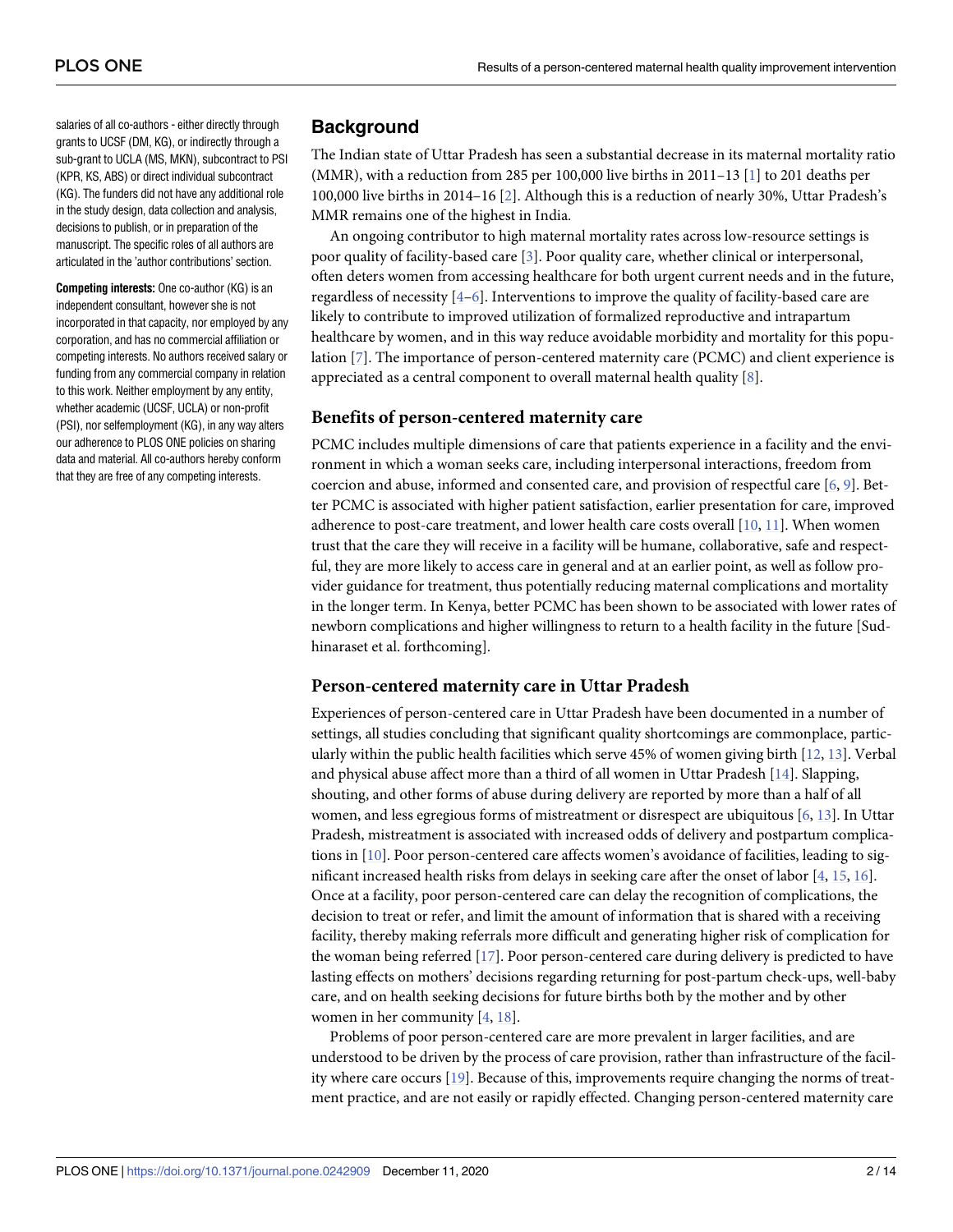<span id="page-2-0"></span>is, nonetheless, a priority for the government, and is core to the guidelines of the new national labor room quality improvement initiative, LaQshya [[20](#page-13-0)]. Identifying effective ways to improve person centered care for maternal health services has the potential to inform and complement national healthcare strategies to improve quality of care overall. We adapted and applied a team-based quality improvement methods used by hospitals in many OECD countries [[21](#page-13-0)].

#### **Methods**

In collaboration with the National Health Mission (NHM) of Uttar Pradesh, we conducted a matched case-control quality improvement (QI) intervention to improve the PCMC provided to women delivery in government facilities as a first step to identifying interventions which might be scaled across the state. All nine study sites were initially identified by the NHM through their participation in the BetterBirth study [\[22\]](#page-13-0), a large-scale, clinical quality improvement research intervention recently concluded. This was done with the intent to assure that all facilities began with an established acceptable level of clinical care provision; and to make work with facilities easier, as all had experience with external quality improvement partners. Leadership capacity to support a quality improvement intervention focused on PCMC additionally informed site selection. A maximum 4-hour travel time from the study offices in Lucknow, and averaging more than 100 deliveries per month were a criteria for selection to ensure enough participants to assess changes in a composite PCMC score from baseline to endline, both during the QI intervention and during the evaluation of the intervention. We limited ourselves to two districts to reduce between-site travel. Sites were selected from low- to midlevel facilities: either a Primary Health Center (PHC) or a Community Health Center (CHC). Nine facilities in Unnao and Kanpur Districts met our criteria: three PHCs and six CHCs. Three facilities (two CHCs and one PHC) were randomly selected for the intervention and three additional facilities matched as controls based on delivery volume and level of care. [\(Table](#page-3-0) 1). The final three facilities were retained as controls for a subsequent stage of the study.

The facilities were all rural or semi-rural in location and in districts selected to be broadly reflective of the average socio-economic distribution of Uttar Pradesh state. The initial approach to facilities was made to the Medical Superintendents at both intervention and control facilities. Most, if not all, acknowledged that patient interaction was a weak area, and baseline interviews demonstrated this for the topics we focused on. All facilities recruited agreed to participate in the study.

#### **Intervention**

Baseline data was used to identify PCMC indicators where intervention facilities were performing poorly. In each of the three intervention facilities, a Quality Improvement Team (QI Team) was established by the Medical Officer-In Charge of each intervention facility, with guidance from external QI experts. QI Teams included staff most actively involved in maternity care, such as staff nurses, Lady Medical Officers, Dais (traditional birth attendants recruited to work in the facility), and cleaners.

All QI Teams participated in an "Improvement Collaborative", a model adapted from the Institute for Healthcare Improvement's Breakthrough Series [[4,](#page-12-0) [23\]](#page-13-0). All intervention sites worked to improve the same PCMC indicators within their respective sites. The Improvement Collaborative extended across 9 months and was comprised of quarterly workshops, during which QI Teams came together to identify possible reasons for their poorer performance on specific PCMC indicators, agree upon facility and collaborative-based aims for improvement, and identify possible changes they could make that may result in improvement on the specified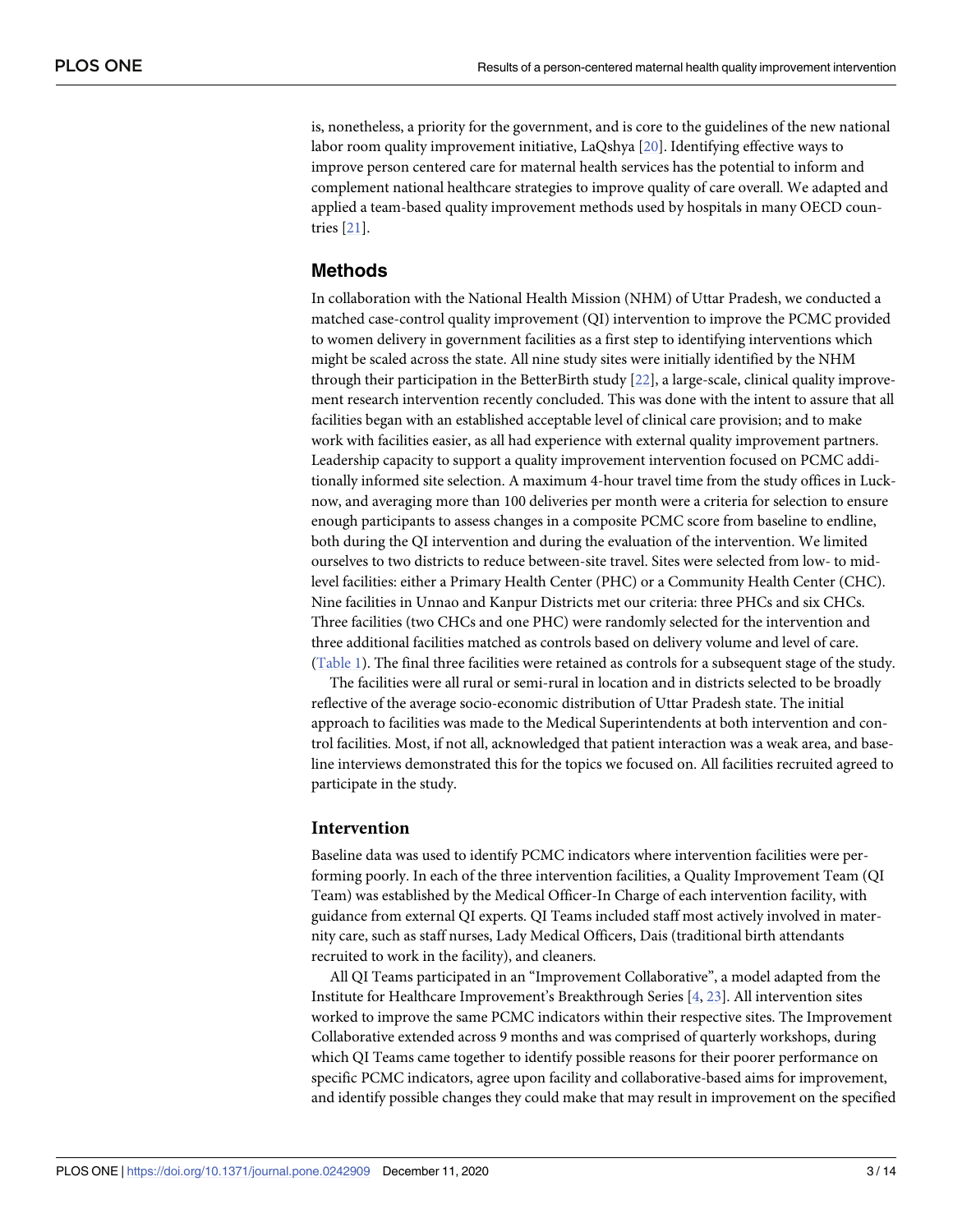|                                | <b>Baseline</b> |            |            |         | Endline           |             |            |         |
|--------------------------------|-----------------|------------|------------|---------|-------------------|-------------|------------|---------|
|                                | Interven-tion   | Control    | Total      | P-value | Interven-<br>tion | Control     | Total      | P-value |
| Total number in group          | 285             | 285        | 570        |         | 300               | 300         | 600        |         |
| Age                            |                 |            |            |         |                   |             |            |         |
| $15-19$ years                  | $(2.1\%)$       | $(2.1\%)$  | $(2.1\%)$  | 0.972   | 6                 | $\,$ 8 $\,$ | 14         | 0.736   |
| $20-29$ years                  | $(82.8\%)$      | (83.5%)    | $(83.2\%)$ |         | (83.7%)           | (84.7%)     | $(84.2\%)$ |         |
| $30-40$ years                  | $(15.1\%)$      | $(14.4\%)$ | (14.7%)    |         | (14.3%)           | (12.7%)     | $(13.5\%)$ |         |
| Number of births               |                 |            |            |         |                   |             |            |         |
| 1                              | $(36.8\%)$      | (31.6%)    | $(34.2\%)$ | 0.159   | (40.7%)           | (41.3%)     | $(41.0\%)$ | 0.089   |
| 2                              | (33.3%)         | (34.7%)    | $(34.0\%)$ |         | (26.3%)           | (32.7%)     | (29.5%)    |         |
| 3                              | (13.7%)         | $(20.0\%)$ | $(16.8\%)$ |         | $(19.0\%)$        | (17.7%)     | (18.3%)    |         |
| 4 or more                      | $(16.1\%)$      | (13.7%)    | $(14.9\%)$ |         | $(14.0\%)$        | $(8.3\%)$   | (11.2%)    |         |
| Employed                       |                 |            |            |         |                   |             |            |         |
| Yes                            | $(2.5\%)$       | $(6.3\%)$  | (4.4%)     | 0.024   | $(2.0\%)$         | $(1.7\%)$   | $(1.8\%)$  | 0.761   |
| No                             | (97.5%)         | (93.7%)    | $(95.6\%)$ |         | $(98.0\%)$        | (98.3%)     | $(98.2\%)$ |         |
| <b>Wealth Quintiles</b>        |                 |            |            |         |                   |             |            |         |
| 1                              | $(40.7\%)$      | $(20.0\%)$ | $(30.4\%)$ | 0.000   | $(13.3\%)$        | $(7.0\%)$   | $(10.2\%)$ | 0.022   |
| $\boldsymbol{2}$               | $(21.4\%)$      | $(21.8\%)$ | (21.6%)    |         | (18.7%)           | $(20.0\%)$  | $(19.3\%)$ |         |
| 3                              | $(12.6\%)$      | (21.8%)    | (17.2%)    |         | (24.3%)           | $(20.0\%)$  | $(22.2\%)$ |         |
| $\overline{4}$                 | $(14.4\%)$      | $(16.8\%)$ | $(15.6\%)$ |         | (23.7%)           | $(25.0\%)$  | (24.3%)    |         |
| 5                              | $(10.9\%)$      | $(19.6\%)$ | (15.3%)    |         | $(20.0\%)$        | $(28.0\%)$  | $(24.0\%)$ |         |
| Religion                       |                 |            |            |         |                   |             |            |         |
| Hindu                          | $(91.9\%)$      | $(96.1\%)$ | $(94.0\%)$ | 0.034   | (91.7%)           | (94.7%)     | $(93.2\%)$ | 0.203   |
| Muslim                         | $(8.1\%)$       | $(3.9\%)$  | $(6.0\%)$  |         | $(8.3\%)$         | $(5.0\%)$   | $(6.7\%)$  |         |
| None                           | $(0.0\%)$       | $(0.0\%)$  | $(0.0\%)$  |         | $(0.0\%)$         | $(0.3\%)$   | $(0.2\%)$  |         |
| Caste                          |                 |            |            |         |                   |             |            |         |
| Scheduled Caste                | $(51.6\%)$      | (43.5%)    | (47.5%)    | 0.001   | $(50.3\%)$        | (42.7%)     | $(46.5\%)$ | 0.023   |
| Scheduled Tribe                | $(2.5\%)$       | $(1.4\%)$  | $(1.9\%)$  |         | (1.7%)            | $(0.3\%)$   | $(1.0\%)$  |         |
| General Caste                  | $(26.3\%)$      | (20.7%)    | (23.5%)    |         | $(9.7\%)$         | $(16.0\%)$  | $(12.8\%)$ |         |
| OBC                            | $(19.6\%)$      | $(34.4\%)$ | $(27.0\%)$ |         | (38.3%)           | $(41.0\%)$  | (39.7%)    |         |
| Literate                       |                 |            |            |         |                   |             |            |         |
| No                             | $(30.9\%)$      | $(19.6\%)$ | (25.3%)    | 0.002   | $(20.0\%)$        | (11.3%)     | (15.7%)    | 0.003   |
|                                |                 |            |            |         |                   |             |            |         |
| Yes                            | $(69.1\%)$      | $(80.4\%)$ | (74.7%)    |         | $(80.0\%)$        | (88.7%)     | $(84.3\%)$ |         |
| Highest grade/class completed  |                 | $(19.6\%)$ |            | 0.000   |                   |             |            | 0.000   |
| No education                   | $(30.9\%)$      |            | (25.3%)    |         | (20.3%)           | $(13.0\%)$  | (16.7%)    |         |
| Primary or post-primary        | $(41.1\%)$      | $(35.8\%)$ | $(38.4\%)$ |         | $(50.3\%)$        | (37.3%)     | $(43.8\%)$ |         |
| Secondary or higher            | $(28.1\%)$      | $(44.6\%)$ | $(36.3\%)$ |         | (29.3%)           | (49.7%)     | $(39.5\%)$ |         |
| <b>Number of ANC visits</b>    |                 |            |            |         |                   |             |            |         |
| Less than 4                    | (67.7%)         | (54.7%)    | $(61.2\%)$ | 0.000   | (32.3%)           | $(33.0\%)$  | (32.7%)    | 0.007   |
| 4 or 5                         | (22.5%)         | $(43.9\%)$ | $(33.2\%)$ |         | $(22.0\%)$        | $(32.0\%)$  | $(27.0\%)$ |         |
| 6 plus                         | $(9.8\%)$       | $(1.4\%)$  | $(5.6\%)$  |         | (45.7%)           | $(35.0\%)$  | $(40.3\%)$ |         |
| Perceived distance to facility |                 |            |            |         |                   |             |            |         |
| Very less                      | $(19.0\%)$      | $(10.5\%)$ | $(14.8\%)$ | 0.003   | $(48.0\%)$        | $(39.0\%)$  | (43.5%)    | 0.024   |
| A little long                  | $(58.6\%)$      | $(68.4\%)$ | $(63.5\%)$ |         | (37.7%)           | (43.7%)     | (40.7%)    |         |
| Long                           | $(16.8\%)$      | $(19.0\%)$ | $(17.9\%)$ |         | $(11.0\%)$        | $(16.0\%)$  | $(13.5\%)$ |         |
| Very Long                      | $(5.61\%)$      | $(2.1\%)$  | $(3.9\%)$  |         | $(3.3\%)$         | (1.3%)      | (2.3%)     |         |
| Problems during pregnancy      |                 |            |            |         |                   |             |            |         |

#### <span id="page-3-0"></span>[Table](#page-2-0) 1. Demographic characteristics of study participants across intervention vs. control facilities from baseline to endline.

(*Continued*)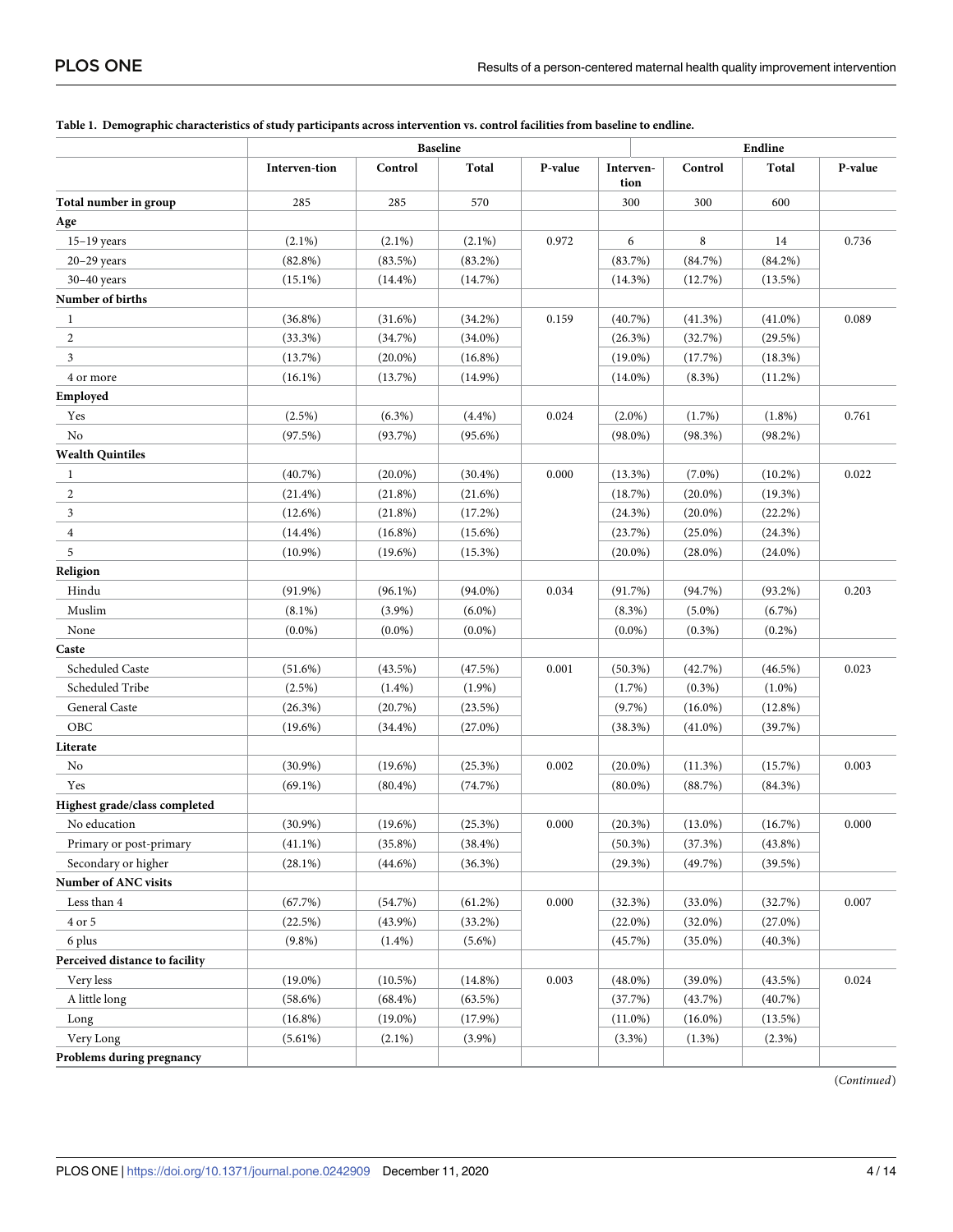|                              | <b>Baseline</b> |             |             |         |                   | Endline    |            |         |  |
|------------------------------|-----------------|-------------|-------------|---------|-------------------|------------|------------|---------|--|
|                              | Interven-tion   | Control     | Total       | P-value | Interven-<br>tion | Control    | Total      | P-value |  |
| No                           | (29.5%)         | $(70.5\%)$  | $(50.0\%)$  | 0.000   | $(70.7\%)$        | $(61.3\%)$ | $(66.0\%)$ | 0.016   |  |
| Yes                          | $(70.5\%)$      | (29.5%)     | $(50.0\%)$  |         | $(29.3\%)$        | (38.7%)    | $(34.0\%)$ |         |  |
| <b>Facility Type</b>         |                 |             |             |         |                   |            |            |         |  |
| Government hospital          | $(32.3\%)$      | (32.6%)     | (32.5%)     | 0.929   | $(66.7\%)$        | (66.7%)    | (66.7%)    | 1.000   |  |
| Gov't Health Center          | (67.7%)         | $(67.4\%)$  | (67.5%)     |         | $(33.3\%)$        | $(33.3\%)$ | $(33.3\%)$ |         |  |
| <b>Delivery Assistant</b>    |                 |             |             |         |                   |            |            |         |  |
| Nurse/Doctor                 | $(12.3\%)$      | $(7.0\%)$   | $(9.6\%)$   | 0.000   | (27.7%)           | (37.3%)    | (32.5%)    | 0.000   |  |
| Midwife/Dai                  | $(10.9\%)$      | $(16.5\%)$  | (13.7%)     |         | $(72.0\%)$        | $(51.0\%)$ | (61.5%)    |         |  |
| ASHA/Angawali                | $(4.6\%)$       | $(30.9\%)$  | (17.7%)     |         | $(0.3\%)$         | (10.7%)    | $(5.5\%)$  |         |  |
| Other/Non-skilled attendant  | (72.3%)         | $(45.6\%)$  | $(58.9\%)$  |         | $(0.0\%)$         | $(1.0\%)$  | $(0.5\%)$  |         |  |
| Gender of delivery assistant |                 |             |             |         |                   |            |            |         |  |
| Male                         | $(0.0\%)$       | $(0.0\%)$   | $(0.0\%)$   |         | $(0.3\%)$         | $(0.3\%)$  | $(0.3\%)$  | 1.000   |  |
| Female                       | $(100.0\%)$     | $(100.0\%)$ | $(100.0\%)$ |         | $(99.7\%)$        | (99.7%)    | (99.7%)    |         |  |

#### <span id="page-4-0"></span>**Table 1.** (Continued)

<https://doi.org/10.1371/journal.pone.0242909.t001>

PCMC indicators. The 3-month activity periods between workshops gave QI Teams an opportunity to experiment with behavior and process changes that might improve PCMC performance.

The Model for Improvement (MFI) [\[24\]](#page-13-0) guided the QI activity. The MFI encourages the articulation of a clear aim, on-going measurement to establish if there is improvement over time, and the identification of changes believed to contribute to improvement based on systematic problem analysis. Ideas are tested individually using a structured experimental approach known as the Plan-Do-Study-Act cycle to ascertain if changes have contributed to any improvements in key outcomes. In all intervention sites, teams worked on five common Person-Centered Care topics: calling patients by their name; improving cleanliness of the toilets, washrooms and post-natal ward; explaining the purpose of giving medication or tests undertaken; and ensuring patients were covered with a blanket of cloth while in the labour area. Beyond this, each facility worked to improve one of three additional topics: giving pain medication when the patient felt they needed it, accompanying the woman to the toilet, or accommodating to the patient's preferred position during labour and delivery.

To change practices related to each of these topics the staff in each facility generated and tested ideas. Examples of ideas for improvement included: reminders of the importance of targeted change practices through posted visual notes; providing weekly feedback on any changes in performance; identifying outliers and encouraging compliant behavior through a senior team member; linking new behaviors with standard routines such as coming on duty or entering the post-natal care ward; practicing new behaviors with peers; ensuring near-to-patient storage of essential inputs (e.g. water and pain medication; blankets to assure privacy); or developing standard script for explaining medicines. Changes were initially introduced on a very small scale and if the change showed promise to generate improvement, it was adapted and re-tested until the benefits achieved 'face-validity'. For this, QI Team members conducted exit interviews with women who had delivered within the past 7 days and then made adjustments to interventions as a result of these interviews.

QI Teams at each intervention facility received weekly support visits from a QI specialist to assist in interpreting and plotting exit interview data, assess the efficacy of change strategies, and provide mentorship on implementation of PDSA cycles. QI Team meetings lasted one to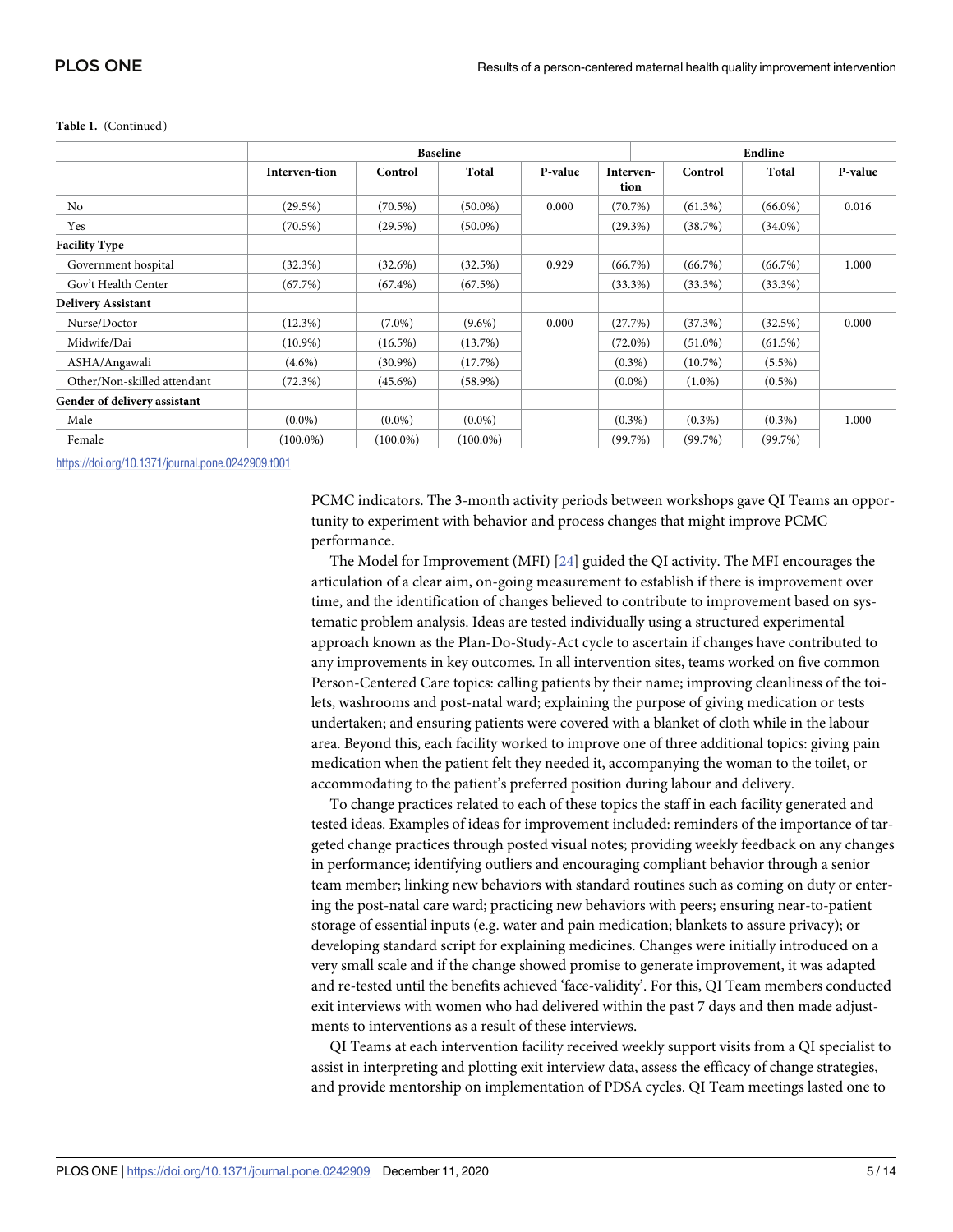<span id="page-5-0"></span>two hours and were conducted during normal working hours at times identified as most convenient by team members so as to avoid interruption of their clinical duties.

#### **Data collection**

The baseline survey was conducted between September 2016 and March 2017. The endline was conducted in two waves between May and December 2018. In total, 570 women were surveyed at baseline and 600 at endline from three intervention and three control facilities. Inclusion criteria were women aged 18–49 years who had recently delivered at the health facility in the last seven days and who were willing and consented to participate. Women who had delivered outside of a participating health facility, were sick at the time of recruitment, were less than 18, or who refused to participate following a short explanation about the study purpose were excluded from participating in the survey.

Surveys were conducted using a pre-tested, structured questionnaire. Local investigators were recruited and trained to conduct informed consent and administer the survey via a webbased application. Quality checks (skip patterns, relevance and constraints) were developed in the application and surveys reviewed by the local Research Manager nightly to ensure quality and accuracy. Investigators provided a paper copy of the consent form for reference and verbally read the entire form to each potential study participant prior to enrollment. Women who agreed to participate in the study were then verbally consented by the investigator and their consent noted within the web-based survey application prior to starting the survey. All surveys were conducted in person at the health facility in the most private setting available and each survey took approximately 45 minutes.

#### **Ethics compliance**

Human subjects approval for this study was received in both the United States, from the University of California, San Francisco (IRB# 15–18008, ref 176940; 11/09/2016), and in India, from the Public Health Foundation of India (TRC-IEC-276/15; May 2, 2016).

#### **Outcome variables**

#### **Person-centered maternity care**

Person-centered maternity care (PCMC) was assessed using a validated scale that measures care received within three domains: dignity and respect; communication and autonomy; and supportive care. This scale was validated using survey data from women who had delivered in Uttar Pradesh specifically and contains 27 items to measure the woman's PCMC experience at the facility [[25](#page-13-0)]. Of the original 27 PCMC scale items, 23 were assessed. Data was not collected for items regarding friendliness, being called by name, consent to procedures, and talking about how one felt as these items were not finalized in the scale at the time of the baseline survey. One question differed from the validated scale. For the item about providers' introduction, we used the question "Did the doctors, nurses or other health care providers introduce themselves to you when they came to see you?" Each item asked about frequency of person-centered experiences or care received and scores on individual items ranged from 0 to 3 (0 "No never"; 1 "Yes, a few times"; 2 "Yes, most of the time"; 3 "Yes, all of the time"). Responses that were recorded as "not applicable" were conservatively recoded to receive the highest score. Total PCMC scores were calculated by summing all items for each participant, ranging from zero to 69 points. Final total PCMC and subdomain scores were scaled to 100-point scales.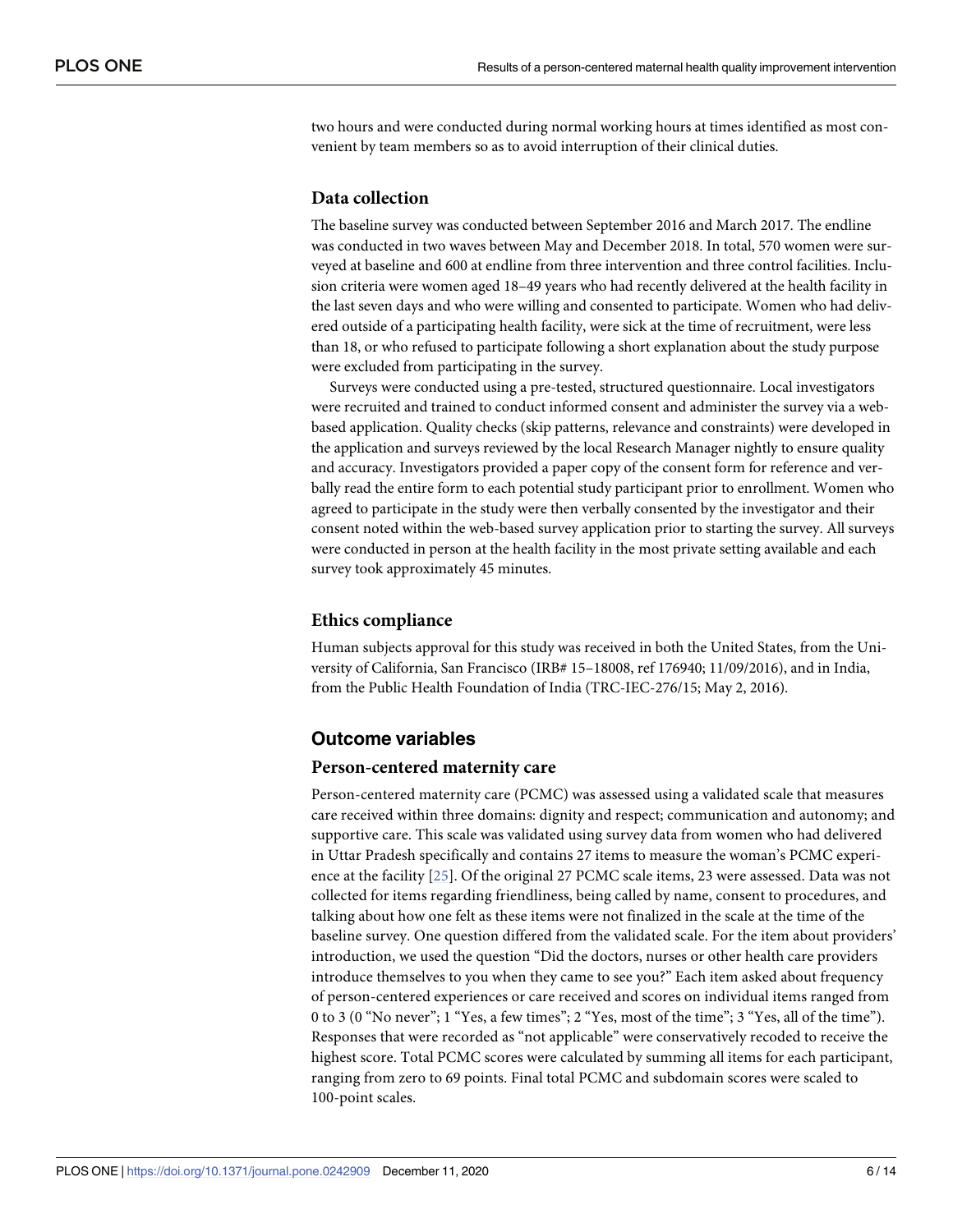#### <span id="page-6-0"></span>**Other outcome variables**

We examined the impact of the intervention on other outcomes including clinical quality, delivery complications (yes vs. no), and frequency of doctor and nurse visits while in the maternity ward (number of visits per day. Clinical quality was measured by a clinical quality index constructed from 25 items asked of women regarding procedures received while at the facility such as checking blood pressure, pulse, or vaginal exam, among others (yes vs. no). Responses recorded as "don't know" were recoded as "no." Possible scores for the index ranged from zero to 25.

#### **Other associated variables**

We examined factors that may be associated with PCMC and other outcomes including socioeconomic factors, pregnancy characteristics, and provider characteristics. We investigated the distributions of age, parity, employment, wealth, religion, caste, literacy, education, number of antenatal care visits, perceived distance to the facility, pregnancy complications, facility type, as well as type and gender of delivery assistant. Wealth was assessed by a modified EquityTool based on India NFHS4 [Released March 30, 2019], [equitytool.org,](http://equitytool.org) maintained by Metrics for Management.

#### **Analysis**

We compared the intervention and control groups at baseline and endline via bivariate analyses. Differences between groups at each timepoint were assessed by cross-tabulations, chisquare tests, and t-tests. We examined the impact of the intervention on outcomes using multivariate regression difference-in-differences models. Models included a main effects term for both survey round and treatment group as well as an interaction term between survey and treatment to indicate the difference in groups over time. Models for PCMC, clinical quality index, frequency of doctor and nurse visits, and wait time used ordinary least square regression. Logistic regression was used to evaluate the odds of delivery complications. We tested for homogeneity of variance and used robust standard errors (Eicker-Huber-White) to correct for homoschedasticity and clustering. Final multivariate models adjusted for age, parity, education, wealth, religion, caste, perceived distance to the facility, facility type, delivery provider, ANC visits, and pregnancy complications Stata SE 15.1 was used for all analyses. Because we investigated a primary outcome associated with the intervention treatment, we conducted a planned comparison [[26](#page-13-0)] for which statistical significance was established at an alpha level of 0.05. For additional outcomes, we performed Bonferroni corrections and reported outcomes for which the p-value of the interaction term reached critical significance (*αcritical* = 0.005).

#### **Results**

Participants at intervention facilities tended to have less wealth, less education, fewer ANC visits, and differed according to caste than those at control facilities ([Table](#page-3-0) 1). At baseline, the intervention group had more Muslim participants, but no significant difference was observed at endline. More intervention facility participants also had pregnancy complications than those at control facilities, but these trends reversed at endline. Though groups differed by delivery provider at both survey rounds, we observed a trend of more deliveries assisted by skilled attendants in both groups over time; the majority of deliveries in both groups were attended by non-skilled assistants at baseline, whereas the majority of endline deliveries were attended by a midwife/Dai. Baseline total PCMC and subdomain scores were higher at intervention facilities compared to controls, but over time, scores at intervention facilities observed increases in PCMC scores, while scores at control facilities decreased [\(Table](#page-7-0) 2).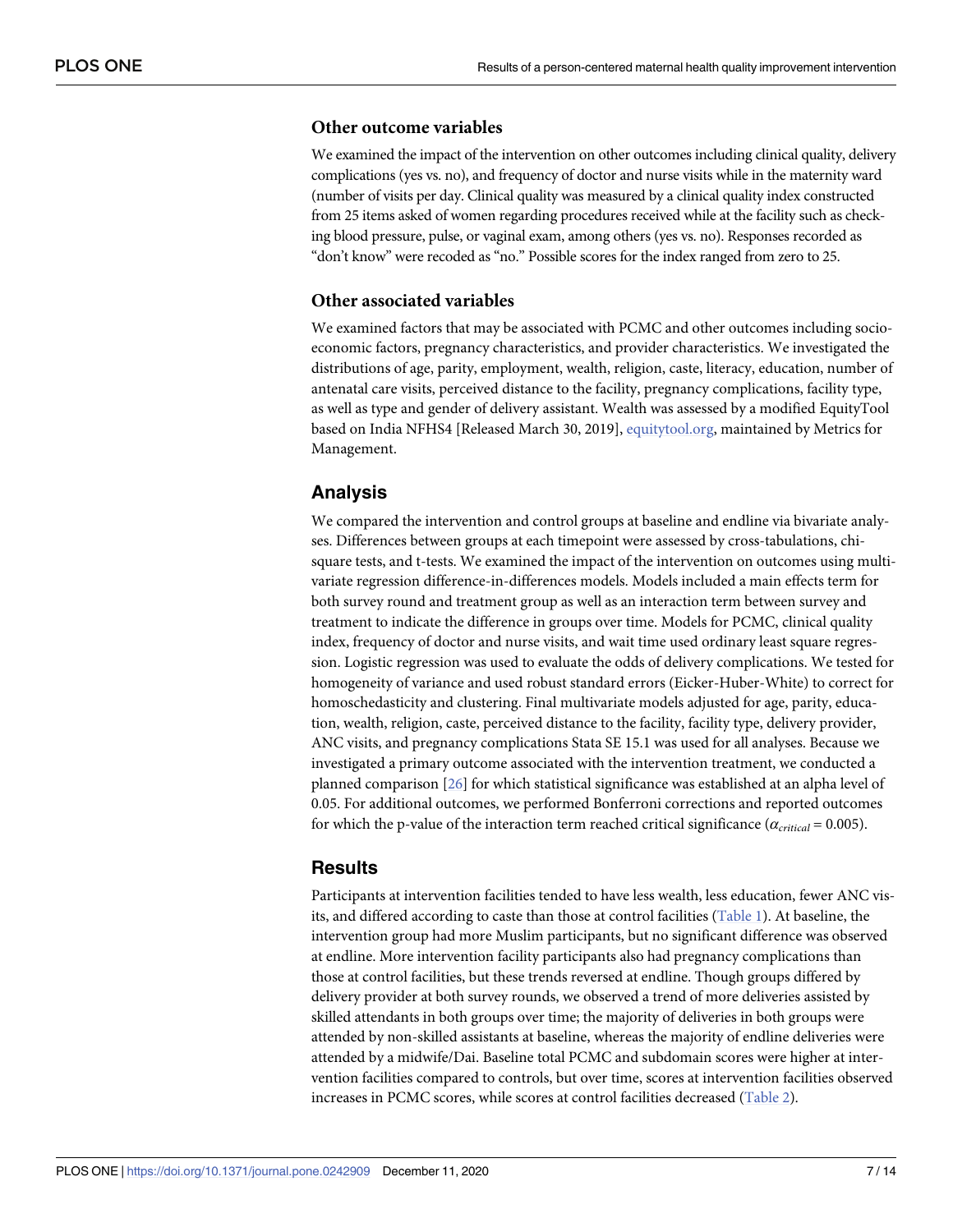#### <span id="page-7-0"></span>**[Table](#page-6-0) 2. Baseline-endline all.**

| Intervention<br>Control<br>Intervention<br>Control<br><b>SD</b><br><b>SD</b><br><b>SD</b><br><b>SD</b><br>Mean<br>Mean<br>Mean<br>Mean |  |
|----------------------------------------------------------------------------------------------------------------------------------------|--|
|                                                                                                                                        |  |
|                                                                                                                                        |  |
| <b>Total PCMC score</b>                                                                                                                |  |
| PCMC total sum (all 27 indicators)<br>80.94<br>(10.38)<br>97.02<br>60.91<br>(8.87)<br>73.17<br>(3.10)<br>(11.47)                       |  |
| 80.77<br>PCMC total sum (validated scale: 23 items)<br>(8.03)<br>73.63<br>(9.47)<br>97.13<br>(2.91)<br>63.42<br>(11.44)                |  |
| Dignity and Respect domain subtotal<br>94.41<br>(9.93)<br>77.87<br>98.22<br>77.42<br>(15.65)<br>(11.22)<br>(3.63)                      |  |
| Communication and Autonomy domain subtotal<br>78.56<br>(13.06)<br>68.25<br>(17.97)<br>96.89<br>(5.37)<br>40.98<br>(16.24)              |  |
| Supportive Care domain subtotal<br>75.97<br>(9.63)<br>75.13<br>(13.22)<br>96.78<br>(3.00)<br>71.33<br>(11.57)                          |  |
| <b>Specific Indicators</b>                                                                                                             |  |
| <b>Dignity and Respect Domain</b>                                                                                                      |  |
| 2.95<br>Treated with respect<br>(0.28)<br>2.88<br>(0.42)<br>3<br>(0.00)<br>2.14<br>(0.76)                                              |  |
| Visual privacy<br>0.81<br>(1.28)<br>2.99<br>(0.17)<br>1.64<br>(1.01)<br>2.44<br>(1.17)                                                 |  |
| Record confidentiality<br>2.8<br>(1.09)<br>(0.90)<br>(0.64)<br>2.01<br>2.76<br>(0.51)<br>2.18                                          |  |
| Verbal abuse<br>2.98<br>2.98<br>2.99<br>(0.17)<br>(0.13)<br>(0.11)<br>2.69<br>(0.68)                                                   |  |
| Physical abuse<br>3<br>(0.00)<br>3<br>(0.00)<br>3<br>(0.00)<br>2.96<br>(0.27)                                                          |  |
| <b>Communication and Autonomy Domain</b>                                                                                               |  |
| Introduce self<br>0.09<br>0.36<br>(0.97)<br>0.01<br>(0.19)<br>2.61<br>(0.74)<br>(0.30)                                                 |  |
| 2.93<br>Involvement in care<br>2.82<br>(0.52)<br>2.55<br>(0.88)<br>(0.25)<br>1.08<br>(1.11)                                            |  |
| 2.81<br>2.8<br>(0.60)<br>2.91<br>1.22<br>(1.11)<br>Delivery position choice<br>(0.63)<br>(0.36)                                        |  |
| 2.62<br>(0.88)<br>2.27<br>(1.02)<br>2.97<br>(0.17)<br>2.45<br>(0.78)<br>Language                                                       |  |
| 2.94<br>(0.91)<br>Explain exams/procedures<br>2.83<br>(0.49)<br>2.42<br>(0.87)<br>(0.24)<br>0.68                                       |  |
| Explain medicines<br>2.21<br>1.84<br>3<br>1.06<br>(1.19)<br>(1.12)<br>(0.06)<br>(1.24)                                                 |  |
| 2.85<br>2.98<br>Able to ask questions<br>(0.55)<br>2.45<br>(0.95)<br>(0.15)<br>2.02<br>(0.91)                                          |  |
| Explain purpose**<br>2.21<br>1.84<br>2.85<br>0.89<br>(0.97)<br>(1.19)<br>(1.12)<br>(0.51)                                              |  |
| <b>Supportive Care Domain</b>                                                                                                          |  |
| 0.06<br>2.91<br>Time to care<br>(0.43)<br>0.73<br>(1.29)<br>(0.30)<br>2.44<br>(0.78)                                                   |  |
| Labor support<br>2.89<br>(0.41)<br>2.92<br>(0.39)<br>3<br>(0.00)<br>2.75<br>(0.57)                                                     |  |
| 2.91<br>$\overline{\mathbf{3}}$<br>2.92<br>(0.42)<br>(0.41)<br>(0.00)<br>2.72<br>(0.60)<br>Delivery support                            |  |
| 2.99<br>2.85<br>2.73<br>1.98<br>Attention when need help<br>(0.47)<br>(0.65)<br>(0.10)<br>(0.80)                                       |  |
| 2.45<br>Control pain<br>(1.03)<br>1.48<br>(1.05)<br>2.95<br>(0.22)<br>1.61<br>(0.80)                                                   |  |
| <b>Bribes</b><br>1.35<br>1.82<br>(1.08)<br>2.55<br>(0.60)<br>2.28<br>(0.71)<br>(1.24)                                                  |  |
| Enough staff<br>2.77<br>2.61<br>(0.76)<br>2.98<br>1.87<br>(0.70)<br>(0.70)<br>(0.25)                                                   |  |
| 2.99<br>1.81<br>Took best care<br>2.86<br>(0.46)<br>2.69<br>(0.66)<br>(0.11)<br>(0.62)                                                 |  |
| Trust<br>2.94<br>2.77<br>2.97<br>(0.81)<br>(0.32)<br>(0.57)<br>(0.16)<br>2.14                                                          |  |
| Clean pre-natal care ward**<br>2.38<br>(0.98)<br>(1.00)<br>2.18<br>2.89<br>(0.33)<br>2.15<br>(0.86)                                    |  |
| Safe<br>2.93<br>2.99<br>(0.31)<br>2.87<br>(0.39)<br>(0.10)<br>2.26<br>(0.81)                                                           |  |
| Asked about pain**<br>2.55<br>(0.89)<br>2.95<br>1.22<br>(0.88)<br>1.73<br>(1.14)<br>(0.23)                                             |  |
| Helped to the toilet**<br>2.68<br>2.71<br>(0.77)<br>2.88<br>1.31<br>(1.25)<br>(0.76)<br>(0.48)                                         |  |
| Clean bathroom<br>1.06<br>(1.29)<br>1.25<br>(1.40)<br>2.61<br>(0.51)<br>1.68<br>(0.62)                                                 |  |

\*\* not included in the validated scale total or domain subtotals.

<https://doi.org/10.1371/journal.pone.0242909.t002>

#### **Impact of the intervention**

Across time, the intervention was associated with positive increases in total PCMC score and all subdomains relative to control facilities ( $Fig 1$ ). From baseline to endline, the adjusted mean PCMC score of the intervention group increased 22.9 points (95%CI: 20.9, 25.0) com-pared to controls [\(Table](#page-9-0) 3). Regarding other factors, deliveries attended to by midwives, dais,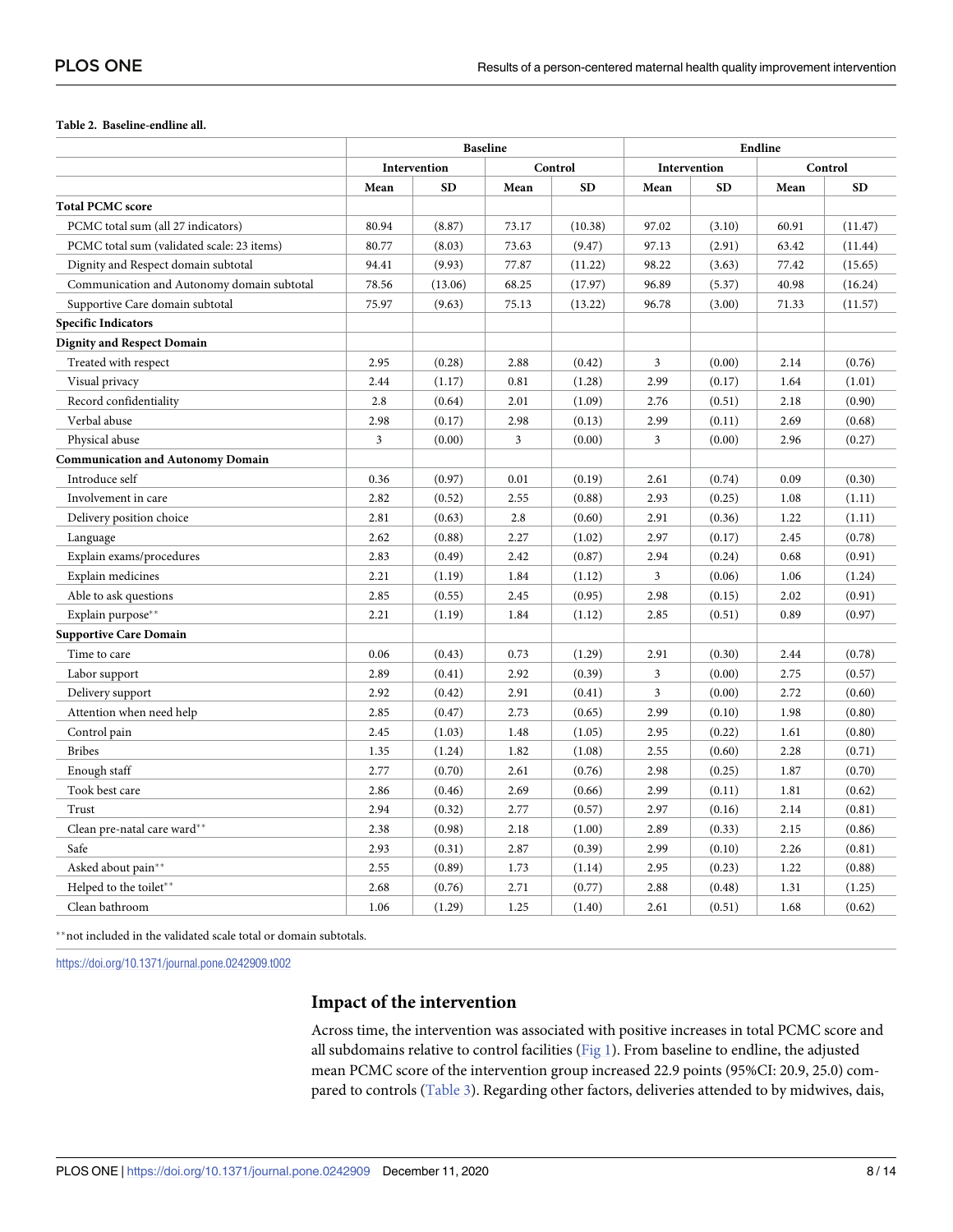<span id="page-8-0"></span>

[Fig](#page-7-0) 1. Impact of intervention on total PCMC score and subdomains. \* All estimates adjusted for age, parity, education, wealth, caste, facility type, delivery provider, ANC visits, and pregnancy complications. Robust standard errors were used.

<https://doi.org/10.1371/journal.pone.0242909.g001>

ASHAs or non-skilled providers resulted in significantly higher PCMC scores than those attended to by nurses or doctors (p*<*0.001). Number of ANC visits was positively correlated with higher PCMC scores while occurrence of pregnancy complications resulted in lower PCMC scores (p*<*0.001).

The intervention was also associated with a 4.2-point (95%CI: 3.3, 5.2) increase in clinical quality index over time compared to the control group [\(Table](#page-10-0) 4). Across time, the odds of delivery complications at intervention facilities were 97% lower (95%CI: 94%, 99%) than at control facilities. Between baseline and endline, the intervention was also associated with an additional visit from a doctor and over two additional visits from nurses per day, compared to the control group.

#### **Discussion**

Most significantly, this small-scale intervention study has demonstrated the potential for a QI intervention in Uttar Pradesh to achieve significant improvements in women's childbirth experiences in public facilities. In the intervention sites the improvements were driven by change strategies designed by frontline staff and tailored to the context and capacity of the facility in which they were tested. No change strategies required financial inputs or changes to infrastructure at the facility. The improvements occurred in both overall PCMC, and within each of the three sub domains. Although change strategies were developed around specific PCMC indicators (i.e. provider explains the purpose of tests and medicines to the patient), the impact of this improvement work as reported by women who participated in the endline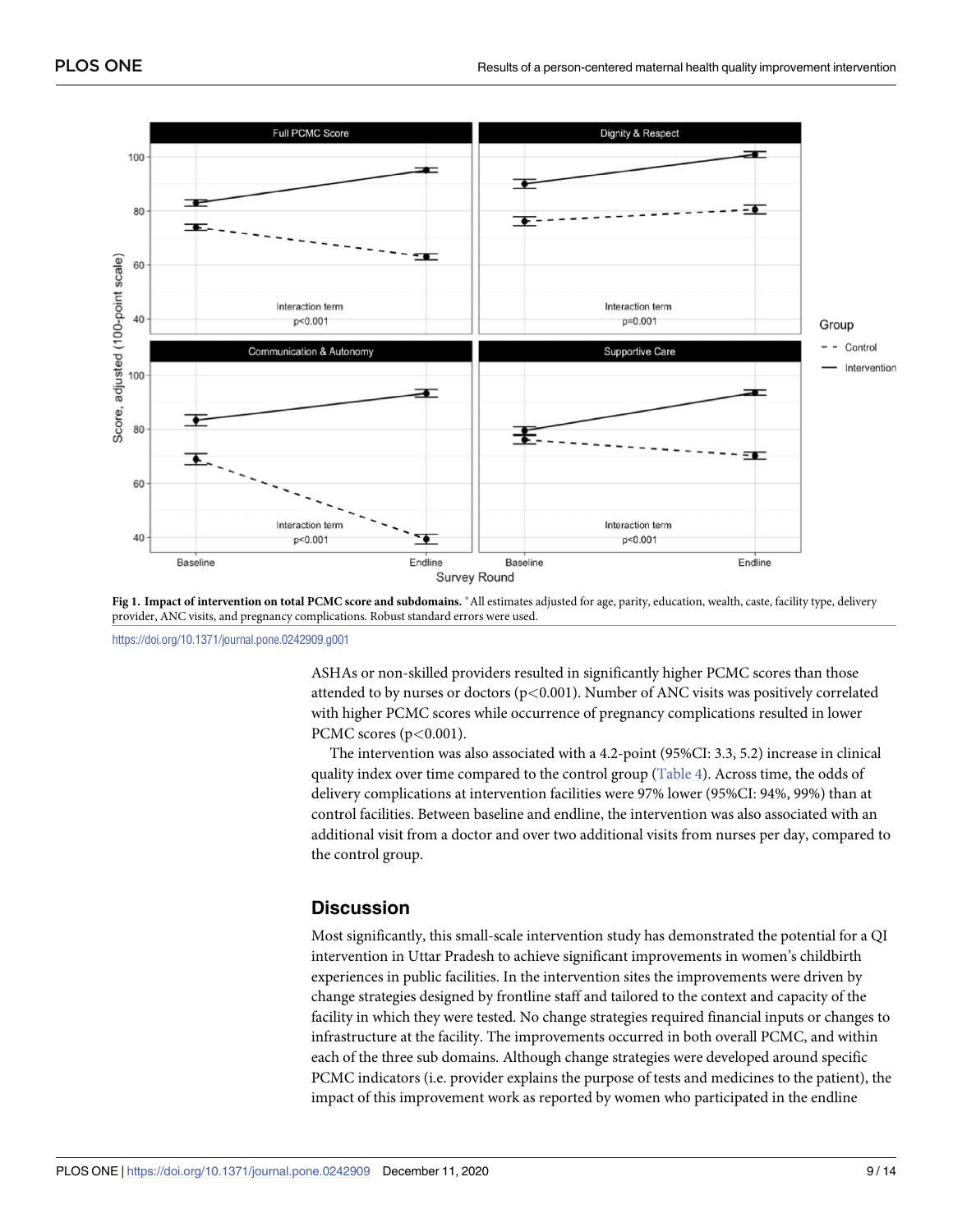| <b>Survey Round Endline (reference Baseline)</b> |                    | <b>Treatment Group Intervention (reference Control)</b> | <b>Interaction term</b> |  |
|--------------------------------------------------|--------------------|---------------------------------------------------------|-------------------------|--|
| Full PCMC score (unadjusted)                     |                    |                                                         |                         |  |
| Coefficient                                      | $-10.21$           | 7.13                                                    | 26.57                   |  |
| 95%CI                                            | $(-11.60, -8.82)$  | (5.73, 8.54)                                            | (24.61, 28.54)          |  |
| p-value                                          | 0.000              | 0.000                                                   | 0.000                   |  |
| Full PCMC score (adjusted)                       |                    |                                                         |                         |  |
| Coefficient                                      | $-10.53$           | 9.18                                                    | 22.93                   |  |
| 95%CI                                            | $(-12.15, -8.91)$  | (7.42, 10.93)                                           | (20.85, 25.00)          |  |
| p-value                                          | 0.000              | 0.000                                                   | 0.000                   |  |
| Dignity & Respect (adjusted)                     |                    |                                                         |                         |  |
| Coefficient                                      | 4.93               | 14.14                                                   | 6.31                    |  |
| 95%CI                                            | (2.34, 7.52)       | (12.23, 16.06)                                          | (3.83, 8.79)            |  |
| p-value                                          | 0.000              | 0.000                                                   | 0.000                   |  |
| Communication and Autonomy (adjusted)            |                    |                                                         |                         |  |
| Coefficient                                      | $-28.88$           | 14.73                                                   | 39.42                   |  |
| 95%CI                                            | $(-31.79, -25.98)$ | (11.77, 17.69)                                          | (35.97, 42.87)          |  |
| p-value                                          | 0.000              | 0.000                                                   | 0.000                   |  |
| Supportive Care (adjusted)                       |                    |                                                         |                         |  |
| Coefficient                                      | $-5.88$            | 3.39                                                    | 19.99                   |  |
| 95%CI                                            | $(-7.97, -3.80)$   | (1.18, 5.60)                                            | (17.36, 22.61)          |  |
| p-value                                          | 0.000              | 0.003                                                   | 0.000                   |  |

<span id="page-9-0"></span>

|  | Table 3. Difference endline-minus-baseline, by intervention/control, for each category. |
|--|-----------------------------------------------------------------------------------------|
|--|-----------------------------------------------------------------------------------------|

<https://doi.org/10.1371/journal.pone.0242909.t003>

survey was much broader, affecting respondents' overall experiences of respect, dignity, empowerment, and their trust in their providers.

Additionally, this study found that the intervention made improvements in outcomes beyond women's experiences of care. For example, intervention facilities were associated with reported decreases in delivery complications and additional visits from a doctor and nurses. Potential explanations for this include overall leadership from the Government of India in investing in quality of care initiatives aimed to improve both clinical and experiential care, such as the Labor Room Quality Improvement Initiative (LaQshya) and support for the PCMC improvement work from the National Health Mission (NHM) of Uttar Pradesh. More directly, attention and external support for better quality may have increased the enthusiasm and empowered nurses, dais, and other staff to address aspects of quality beyond just those targeted in the intervention.

It should also be noted that intervention facilities had previously participated in a major quality of care initiative focused on improving clinical quality of care through use of a validated childbirth checklist [\[27\]](#page-13-0). While that intervention ultimately did not assure clinical quality standards, it did improve many processes and it is plausible that these facilities were primed to improve clinical quality of care and person-centered maternity care and may not reflect the ability of other public facilities in Uttar Pradesh to take up this type of intervention. Counter to our findings on improvements in clinical quality and women's experiences of care, patients also reported longer wait times in intervention vs. control facilities. This is in line with our findings that intervention facilities also reported more frequent visits from nurses and doctors. That is, women may be reporting longer wait times due to more time and attention paid for each patient. While wait times may be longer, findings also suggest an improvement in women's experience of care and clinical quality of care.

This intervention study confirms the findings of other studies that indicate lower-level staff provide more attentive, respectful, and person-centered maternity care than doctors and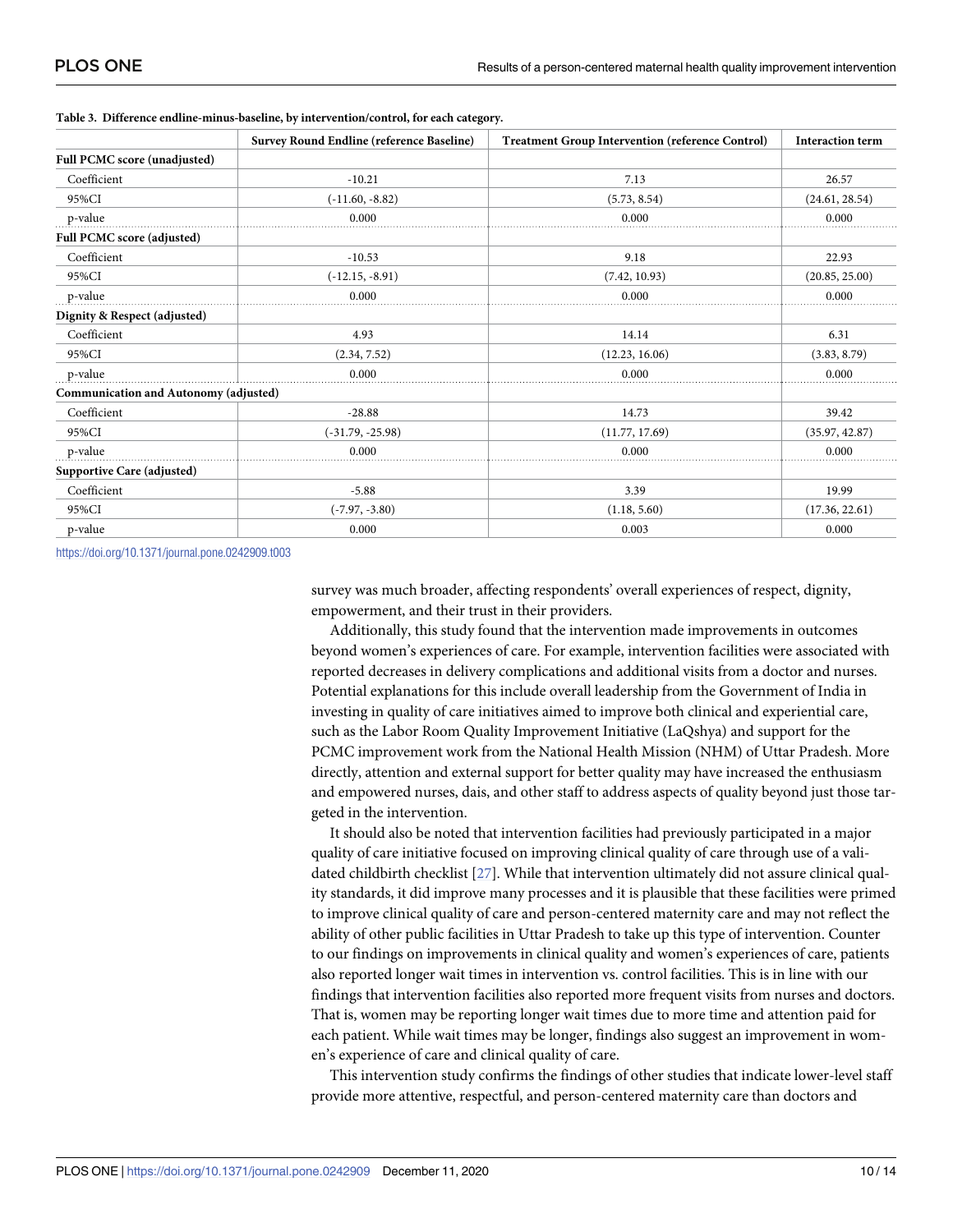<span id="page-10-0"></span>**[Table](#page-8-0) 4. Impact of intervention on other health outcomes.**

|                                            | <b>Baseline</b> |            |            | Endline      |            |            |  |
|--------------------------------------------|-----------------|------------|------------|--------------|------------|------------|--|
|                                            | Intervention    | Control    | Total      | Intervention | Control    | Total      |  |
| Total number in group                      | 285             | 285        | 570        | 300          | 300        | 600        |  |
| <b>Technical quality of care</b>           |                 |            |            |              |            |            |  |
| Mean                                       | 11.09           | 10.64      | 10.86      | 14.2         | 8.2        | 11.2       |  |
| (SD)                                       | (4.24)          | (4.32)     | (4.29)     | (3.22)       | (3.17)     | (4.38)     |  |
| <b>Delivery complications</b>              |                 |            |            |              |            |            |  |
| No                                         | $(30.9\%)$      | $(85.6\%)$ | $(58.2\%)$ | (94.7%)      | (81.7%)    | (88.2%)    |  |
| Yes                                        | $(69.1\%)$      | $(14.4\%)$ | $(41.8\%)$ | $(5.0\%)$    | (18.3%)    | (11.7%)    |  |
| Don't know                                 | $(0.0\%)$       | $(0.0\%)$  | $(0.0\%)$  | $(0.3\%)$    | $(0.0\%)$  | $(0.2\%)$  |  |
| Hours after delivery (after_del_hours)     |                 |            |            |              |            |            |  |
| Mean                                       | 5.49            | 5.66       | 5.58       | 4.63         | 4.47       | 4.55       |  |
| (SD)                                       | (4.86)          | (4.99)     | (4.92)     | (3.37)       | (3.69)     | (3.53)     |  |
| Frequency of doctor visits                 |                 |            |            |              |            |            |  |
| $\mathbf{0}$                               | $(65.3\%)$      | $(81.4\%)$ | $(73.3\%)$ | (20.7%)      | $(97.0\%)$ | $(58.8\%)$ |  |
| 1 time a day                               | $(26.0\%)$      | $(18.2\%)$ | $(22.1\%)$ | $(47.0\%)$   | (2.7%)     | $(24.8\%)$ |  |
| 2 times a day                              | $(7.0\%)$       | $(0.4\%)$  | $(3.7\%)$  | (17.3%)      | $(0.3\%)$  | $(8.8\%)$  |  |
| 3 times a day                              | $(1.8\%)$       | $(0.0\%)$  | $(0.9\%)$  | (8.7%)       | $(0.0\%)$  | $(4.3\%)$  |  |
| 4 times a day                              | $(0.0\%)$       | $(0.0\%)$  | $(0.0\%)$  | $(6.3\%)$    | $(0.0\%)$  | $(3.2\%)$  |  |
| Frequency of nurse visits                  |                 |            |            |              |            |            |  |
| $\boldsymbol{0}$                           | $(27.4\%)$      | $(21.4\%)$ | $(24.4\%)$ | $(0.3\%)$    | $(60.7\%)$ | $(30.5\%)$ |  |
| 1 time a day                               | $(34.0\%)$      | $(36.8\%)$ | $(35.4\%)$ | $(0.7\%)$    | $(30.3\%)$ | $(15.5\%)$ |  |
| 2 times a day                              | (22.5%)         | (23.5%)    | $(23.0\%)$ | $(8.0\%)$    | $(8.0\%)$  | $(8.0\%)$  |  |
| 3 times a day                              | $(13.3\%)$      | $(11.2\%)$ | $(12.3\%)$ | (34.7%)      | $(1.0\%)$  | $(17.8\%)$ |  |
| More than 3 times                          | $(2.8\%)$       | $(7.0\%)$  | $(4.9\%)$  | $(56.3\%)$   | $(0.0\%)$  | $(28.2\%)$ |  |
| Family planning                            |                 |            |            |              |            |            |  |
| Already using one                          | $(0.0\%)$       | $(0.0\%)$  | $(0.0\%)$  | $(2.0\%)$    | $(13.8\%)$ | $(7.9\%)$  |  |
| Planning to use                            | $(10.2\%)$      | $(22.1\%)$ | $(16.1\%)$ | $(22.0\%)$   | (27.2%)    | $(24.6\%)$ |  |
| Not planning to use                        | (88.8%)         | (71.2%)    | $(80.0\%)$ | (75.7%)      | (50.7%)    | $(63.2\%)$ |  |
| Don't know                                 | $(1.1\%)$       | $(6.7\%)$  | $(3.9\%)$  | $(0.3\%)$    | $(8.4\%)$  | $(4.3\%)$  |  |
| <b>Cesarean section</b>                    |                 |            |            |              |            |            |  |
| No                                         | $(97.9\%)$      | $(99.3\%)$ | $(98.6\%)$ | $(100.0\%)$  | $(99.3\%)$ | (99.7%)    |  |
| Yes                                        | $(2.1\%)$       | $(0.7\%)$  | $(1.4\%)$  | $(0.0\%)$    | $(0.7\%)$  | $(0.3\%)$  |  |
| <b>Wait time for the first examination</b> |                 |            |            |              |            |            |  |
| Less than 10 minutes                       | $(89.8\%)$      | $(25.6\%)$ | (57.7%)    | $(68.3\%)$   | $(54.3\%)$ | (61.3%)    |  |
| $10-19$ minutes                            | $(6.7\%)$       | $(68.1\%)$ | (37.4%)    | $(21.0\%)$   | $(41.0\%)$ | $(31.0\%)$ |  |
| 20 minutes or more                         | $(3.5\%)$       | $(6.3\%)$  | $(4.9\%)$  | $(10.7\%)$   | $(4.7\%)$  | (7.7%)     |  |
| Time in facility before delivery           |                 |            |            |              |            |            |  |
| Less than 1 hour                           | (32.3%)         | (26.7%)    | $(29.5\%)$ | $(29.3\%)$   | $(30.3\%)$ | $(29.8\%)$ |  |
| More than 1 hour                           | (67.7%)         | (73.3%)    | $(70.5\%)$ | $(70.7\%)$   | (69.7%)    | $(70.2\%)$ |  |

<https://doi.org/10.1371/journal.pone.0242909.t004>

nurses, and that the relative importance of these staff in smaller facilities may be what makes them more patient friendly [\[19,](#page-13-0) [28,](#page-13-0) [29\]](#page-13-0). This study also confirms evidence that better PCMC is positively associated with better clinical care [\[10\]](#page-12-0). Clinical and experiential quality are interlinked, with improvements in one area synergistic to improvements in the other.

This study has a number of limitations. First, the intervention was implemented in a small number of facilities (3), which makes a clustering effect likely. Additionally, it is possible that our results are reflective of a Hawthorne effect; PCMC behaviors may have changed due to an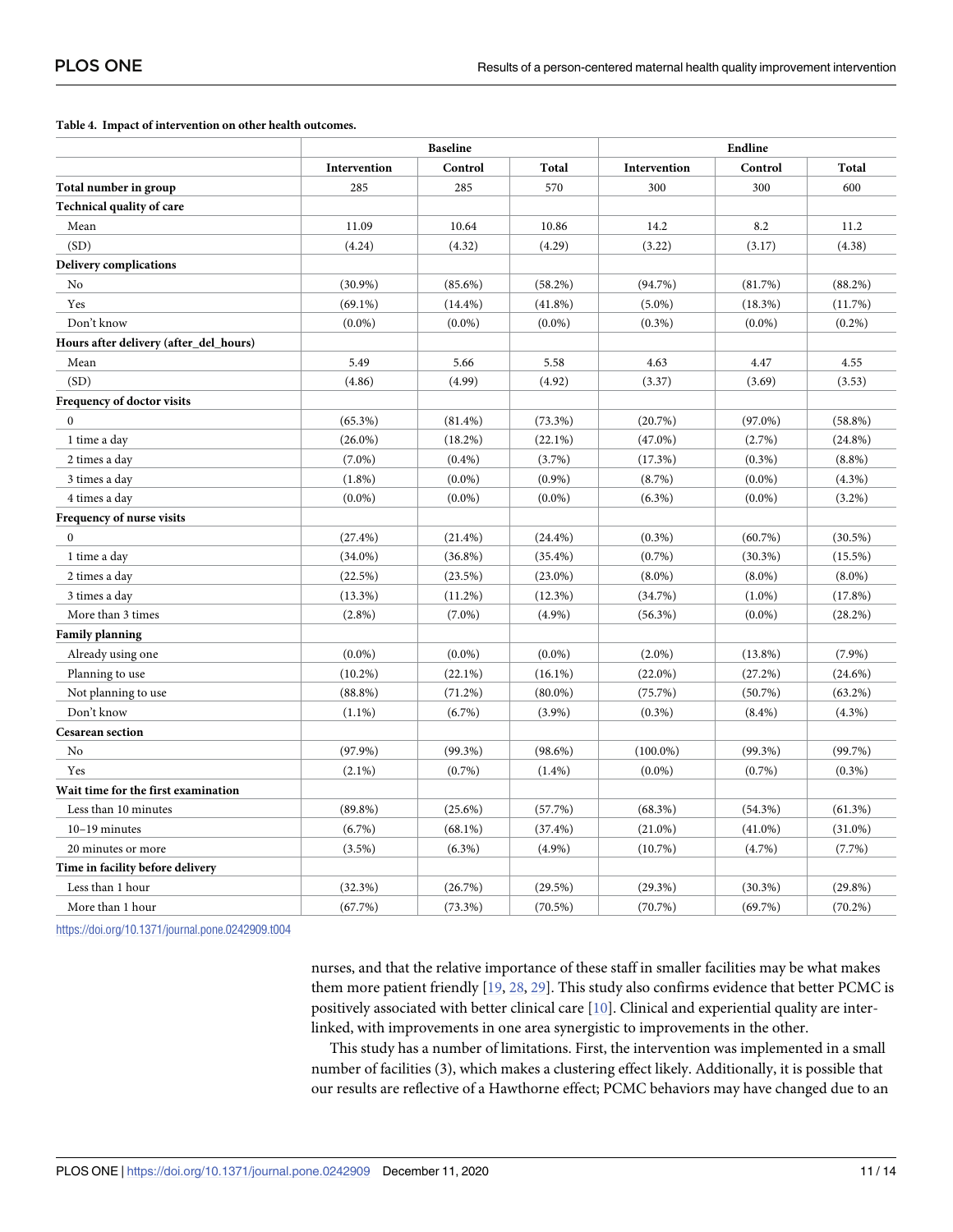awareness among staff that their behaviors would be measured via the patient survey. Furthermore, it is possible that improvements in the overall and PCMC subdomain scores may be partially attributed to a halo effect, as sensitization to PCMC overall could have contributed to increased awareness and behavior change among staff as a whole. Response bias among women who delivered may have effected their answers, or anxiety about treatment by providers may have made women unwilling to accurately describe negative experiences, and while survey teams were not told which sites were intervention or controls, they could have seen posters or other indications allowing them to determine this and so bias the way in which they conducted their surveys. While we selected facilities based on an expectation that the Better-Birth study would assure a baseline of clinical quality, that may not have happened [\[27\]](#page-13-0). Externally, government initiatives and support may have positively impacted the success of the intervention. The LaQshya initiative was rolled out during the time that our intervention was being implemented, thus highlighting a national commitment to improving quality of maternity care for facility staff. Finally, as the study was a collaboration involved foreign researchers and an Indian government agency, the NHM, district or facility leadership may have responded to ideas developed as part of the QI intervention with more enthusiasm than would be the case in a nationally rolled out initiative.

## **Conclusion**

As India seeks to identify strategies to improve the way that services are provided for women giving birth in government facilities, this study provided strong data that improvement is possible. The QI methodology applied in Uttar Pradesh has led to improvements in women's experiences, and merits replication and testing to optimize how it can best be implemented at a larger scale. It moreover offers a new, standardized, and replicable model to make that positive change take place. This study shows what is possible: whether it can be expanded to all facilities and all populations remains unknown. We can imagine that lower clinical quality in facilities which were not part of prior quality improvement studies, which are farther from the capitol city of Lucknow, or which have worse management may distract or demoralize staff, making the team-based improvements which were the core of this intervention more difficult and less effective. An additional study is planned to assess whether the findings of this study can be replicated in sites not previously involved in quality improvement, with less intensive support from an external QI specialist, and to study how long the effects of the intervention can be sustained once external technical assistance ceases.

#### **Author Contributions**

**Conceptualization:** Dominic Montagu, May Sudhinaraset.

**Data curation:** Michelle Kao Nakphong, Ananta Basudev Sahu, Kovid Sharma.

**Formal analysis:** Michelle Kao Nakphong, May Sudhinaraset.

**Funding acquisition:** Dominic Montagu.

**Investigation:** Kali Prasad Roy, Ananta Basudev Sahu, Kovid Sharma, May Sudhinaraset.

**Methodology:** Dominic Montagu, Katie Giessler, Michelle Kao Nakphong, Cathy Green, May Sudhinaraset.

**Project administration:** Katie Giessler, Kali Prasad Roy, Kovid Sharma.

**Supervision:** Katie Giessler, Kali Prasad Roy, Cathy Green.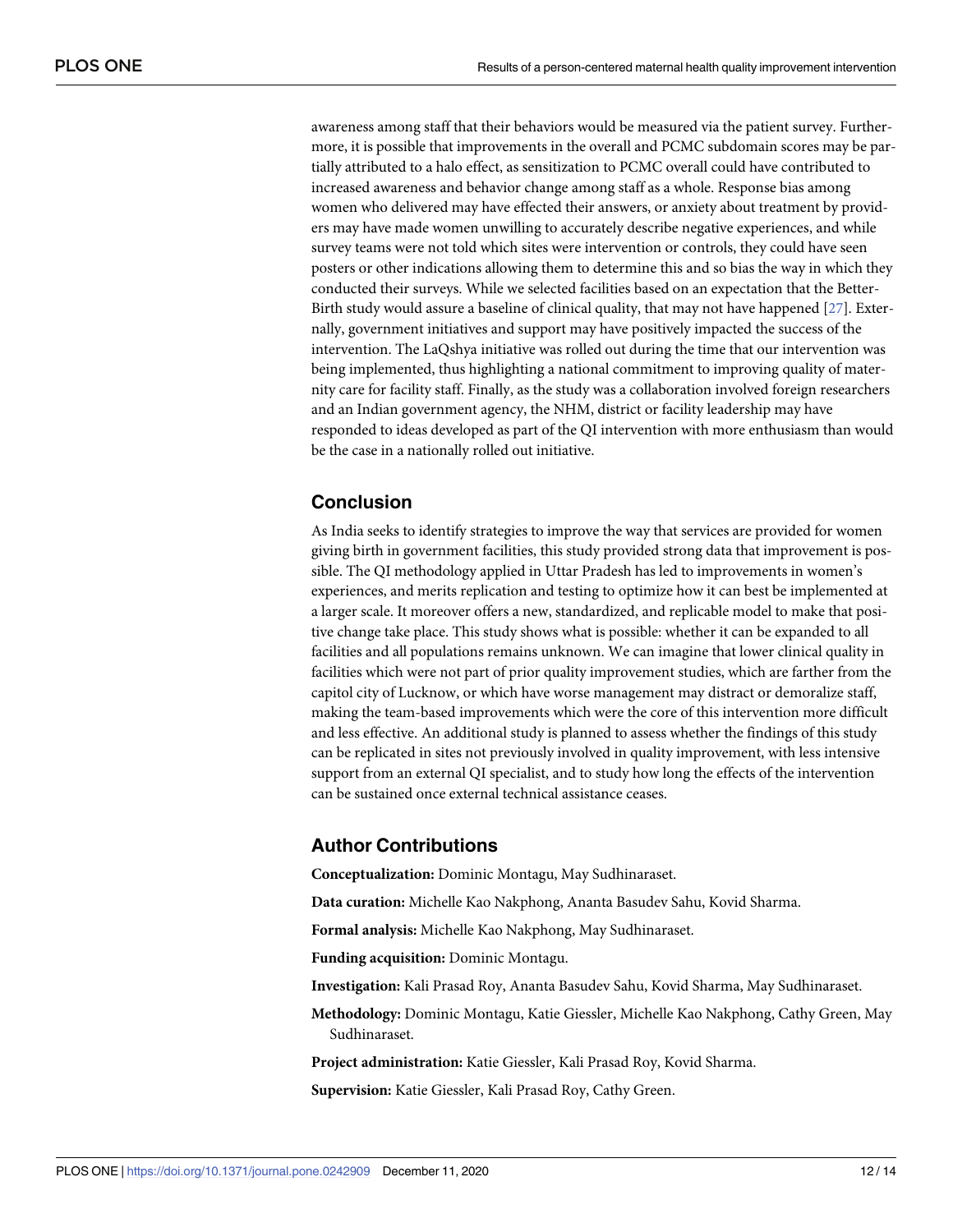<span id="page-12-0"></span>**Writing – original draft:** Dominic Montagu, Katie Giessler, Michelle Kao Nakphong, Cathy Green.

**Writing – review & editing:** Dominic Montagu, Katie Giessler, Michelle Kao Nakphong, Kali Prasad Roy, Ananta Basudev Sahu, Kovid Sharma, Cathy Green, May Sudhinaraset.

#### **References**

- **[1](#page-1-0).** Office of the Registrar General & Census Commissioner. 2013. Annual Health Survey 2012–13. Fact Sheet. Uttar Pradesh. Office of the Registrar General & Census Commissioner, New Delhi.
- **[2](#page-1-0).** Office of the Registrar General & Census Commissioner. 2018. MMR Bulletin-2014-16.pdf.
- **[3](#page-1-0).** Montagu D, Sudhinaraset M, Diamond-Smith N, et al. 2017. Where women go to deliver: understanding the changing landscape of childbirth in Africa and Asia. Health Policy and Planning 32: 1146–52. <https://doi.org/10.1093/heapol/czx060> PMID: [28541422](http://www.ncbi.nlm.nih.gov/pubmed/28541422)
- **[4](#page-1-0).** Bhattacharyya S, Srivastava A, Roy R, Avan BI. 2016. Factors influencing women's preference for health facility deliveries in Jharkhand state, India: a cross sectional analysis. BMC Pregnancy and Childbirth 16. <https://doi.org/10.1186/s12884-016-0839-6> PMID: [26951787](http://www.ncbi.nlm.nih.gov/pubmed/26951787)
- **5.** Diamond-Smith N, Sudhinaraset M. 2015. Drivers of facility deliveries in Africa and Asia: regional analyses using the demographic and health surveys. Reproductive Health 12: 6. [https://doi.org/10.1186/](https://doi.org/10.1186/1742-4755-12-6) [1742-4755-12-6](https://doi.org/10.1186/1742-4755-12-6) PMID: [25595063](http://www.ncbi.nlm.nih.gov/pubmed/25595063)
- **[6](#page-1-0).** Sudhinaraset M, Treleaven E, Melo J, Singh K, Diamond-Smith N. 2016b. Women's status and experiences of mistreatment during childbirth in Uttar Pradesh: a mixed methods study using cultural health capital theory. BMC Pregnancy and Childbirth 16: 332.
- **[7](#page-1-0).** Kruk ME, Kujawski S, Moyer CA, et al. 2016. Next generation maternal health: external shocks and health-system innovations. The Lancet 388: 2296-306. [https://doi.org/10.1016/S0140-6736\(16\)31395-](https://doi.org/10.1016/S0140-6736%2816%2931395-2) [2](https://doi.org/10.1016/S0140-6736%2816%2931395-2) PMID: [27642020](http://www.ncbi.nlm.nih.gov/pubmed/27642020)
- **[8](#page-1-0).** Tuncalp ö, Were W, MacLennan C, et al. 2015. Quality of care for pregnant women and newborns-the WHO vision. BJOG: An International Journal of Obstetrics & Gynaecology 122: 1045–9. [https://doi.org/](https://doi.org/10.1111/1471-0528.13451) [10.1111/1471-0528.13451](https://doi.org/10.1111/1471-0528.13451) PMID: [25929823](http://www.ncbi.nlm.nih.gov/pubmed/25929823)
- **[9](#page-1-0).** Afulani PA, Diamond-Smith N, Golub G, Sudhinaraset M. 2017. Development of a tool to measure person-centered maternity care in developing settings: validation in a rural and urban Kenyan population. Reproductive Health 14.
- **[10](#page-1-0).** Raj A, Dey A, Boyce S, et al. 2017. Associations Between Mistreatment by a Provider during Childbirth and Maternal Health Complications in Uttar Pradesh, India. Maternal and Child Health Journal 21: 1821–33. <https://doi.org/10.1007/s10995-017-2298-8> PMID: [28676965](http://www.ncbi.nlm.nih.gov/pubmed/28676965)
- **[11](#page-1-0).** Sudhinaraset M, Landrian A, Afulani PA, Diamond-Smith N, Golub G. 2019. Association between person-centered maternity care and newborn complications in Kenya. International Journal of Gynecology & Obstetrics: ijgo.12978. <https://doi.org/10.1002/ijgo.12978> PMID: [31544243](http://www.ncbi.nlm.nih.gov/pubmed/31544243)
- **[12](#page-1-0).** National Family Health Survey -4. 2016. International Institute for Population Science, Mumbai, India.
- **[13](#page-1-0).** Sharma G, Penn-Kekana L, Halder K, Filippi V. 2019. An investigation into mistreatment of women during labour and childbirth in maternity care facilities in Uttar Pradesh, India: a mixed methods study. Reproductive Health 16: 7. <https://doi.org/10.1186/s12978-019-0668-y> PMID: [30674323](http://www.ncbi.nlm.nih.gov/pubmed/30674323)
- **[14](#page-1-0).** Ahmad J, Khan ME, Mozumdar A, Varma DS. 2016. Gender-Based Violence in Rural Uttar Pradesh, India: Prevalence and Association With Reproductive Health Behaviors. Journal of Interpersonal Violence 31: 3111–28. <https://doi.org/10.1177/0886260515584341> PMID: [25948646](http://www.ncbi.nlm.nih.gov/pubmed/25948646)
- **[15](#page-1-0).** Bhattacharyya S, Issac A, Rajbangshi P, Srivastava A, Avan BI. 2015. "Neither we are satisfied nor they"-users and provider's perspective: a qualitative study of maternity care in secondary level public health facilities, Uttar Pradesh, India. BMC Health Services Research 15: 421. [https://doi.org/10.1186/](https://doi.org/10.1186/s12913-015-1077-8) [s12913-015-1077-8](https://doi.org/10.1186/s12913-015-1077-8) PMID: [26409876](http://www.ncbi.nlm.nih.gov/pubmed/26409876)
- **[16](#page-1-0).** Gabrysch S, Campbell OM. 2009. Still too far to walk: Literature review of the determinants of delivery service use. BMC Pregnancy and Childbirth 9: 34. <https://doi.org/10.1186/1471-2393-9-34> PMID: [19671156](http://www.ncbi.nlm.nih.gov/pubmed/19671156)
- **[17](#page-1-0).** Singh S, Doyle P, Campbell OM, Mathew M, Murthy GVS. 2016. Referrals between Public Sector Health Institutions for Women with Obstetric High Risk, Complications, or Emergencies in India–A Systematic Review Ho Y-S (ed). PLOS ONE 11: e0159793. <https://doi.org/10.1371/journal.pone.0159793> PMID: [27486745](http://www.ncbi.nlm.nih.gov/pubmed/27486745)
- **[18](#page-1-0).** Sudhinaraset M, Beyeler N, Barge S, Diamond-Smith N. 2016a. Decision-making for delivery location and quality of care among slum-dwellers: a qualitative study in Uttar Pradesh, India. BMC Pregnancy and Childbirth 16: 148.